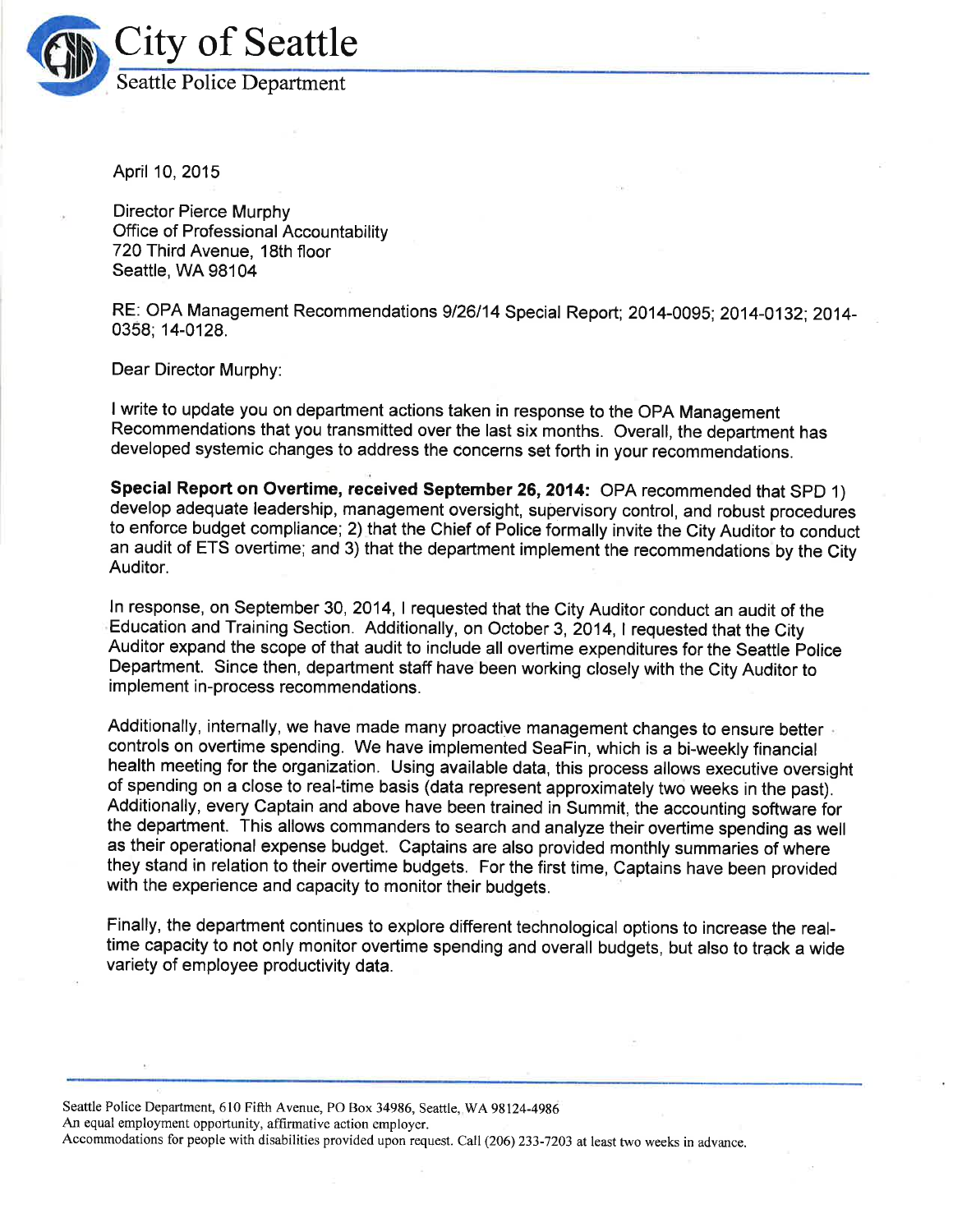2014-0095 Chain of Command Review of Force Deadlines, received November 6, 2014: OPA recommended that the timelines set forth in the Use of Force Policy (Title 8) for chain of command review of force be clarified to ensure that "reviews are either completed before <sup>a</sup> supervisor goes on leave or, in the case of an unplanned absence of a supervisor, are conducted by a another supervisor of the same rank."

The Department agrees with this recommendation. ln response, SPD has drafted an updated UOF policy (currently under review by the Monitoring Team and the Department of Jusiice), which addresses the timeliness issue as follows:

For all reviews, furloughs, vacations, extended sick leave or any other absence from work are not considered valid reasons for delaying the review process. Each level of review is expected to have a sufficient number of personnel trained in the review process to sustain the review process in a timely manner. ln the case of absences from work, the reviewer or his or her designee will assign another supervisor to complete the review of the use-of-force report.

This requirement will apply to all reviewers of force (e.g., FIT), not just the chain of command. As such, the department believes this addresses your concerns in full.

2014-0132 Live and Photographic "Line-ups" Policy, received December 23, 2014: OPA recommended developing a policy to govern live and photographic line-ups.

The department agrees with this recommendation and APRS is drafting a policy (SPD Manual 15.170), which is currently under internal review with subject matter experts. Additionally, SpD detectives are part of the King County Eyewitness Working Group (KCEWG). Other group members are Lara Zarowsky of the UW law school's NW Innocence Project; Professor Stephen Ross-an expert in witness ID issues-from the UW Tacoma Campus; Mark Larsen, Chief Deputy for the King County Prosecutor's Office; Chief George Delgado of the Des Moines police Department.

I also ordered that the policy not only cover live and photographic line-ups, but also provide direction on show-ups and identifications that occur out in the field. Some of the information that will be integrated into 15.170 was included in the November 5, 2014, Training Digest, which is attached.

I will forward the draft policy once a completed draft is available.

2014'0358 SeaPark Parking Policy, ¡eceived February 13,2015: OPA recommended that the SPD Manual be amendéd to provide clear guidance to employees concerning where they may or may not park in the SeaPark garage.

The Department agrees with this recommendation. ln response, I directed APRS to clarify the policy, which is attached. Once approved through all channels, this will be published.

2014-0128 Court Appearance Control, received November 4, 2014: OPA recommended developing a policy or procedure to provide feedback to supervisors and the department when officers miss court appearances.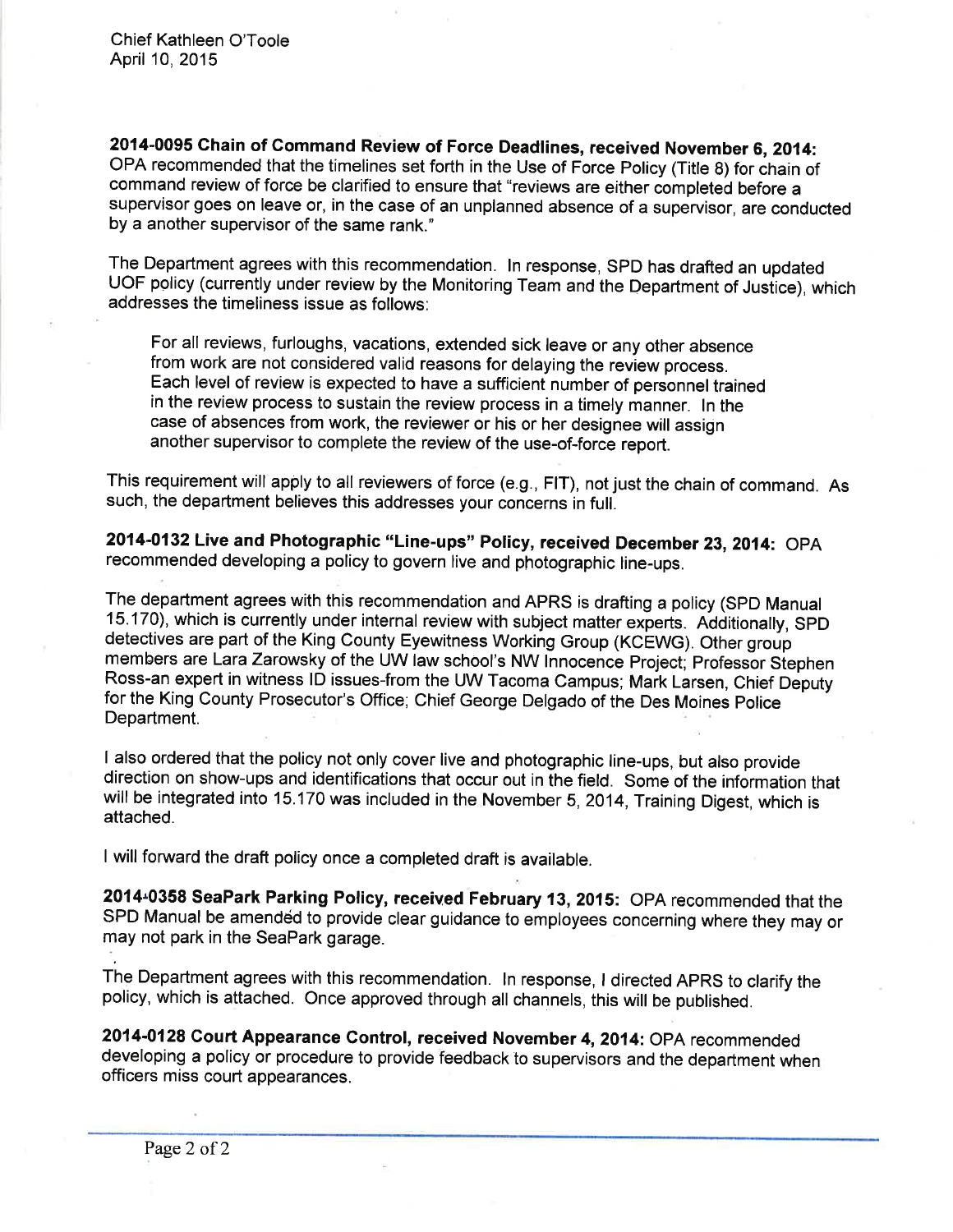The department agrees with this recommendation and has taken several steps to improve feedback. First, the Legal Unit and lT are developing a "Legal Track" system for subpoenas received by the department. The subpoenas will be scanned in and attached to an automatic email system. The officer will receive an email with the subpoena and an option to acknowledge that they will attend the court date. If no acknowledgement is received, a second email will be automatically generated to the officer and to his/her supervisor. lf no acknowledgement is received, the legal unit will follow up with the officer telephonically. As part of this system, an email will be sent to the court coordinators in the various courts reporting weekly on expected court appearances and giving the opportunity to indicate any missed appearances.

Second, APRS and the Legal Unit is revising SPD Manual 5.190, Court Appearances and Legal Proceedings, which is completely out of date and provides incorrect information throughout.

Third, once complete, SPD Manual 5.190 will be transmitted to the various courts so that the administrators know the rules and expectations for SPD employees.

Sincerely,<br>Jaun MQ Toule

Kathleen O'Toole Chief of Police

KT:bm:cv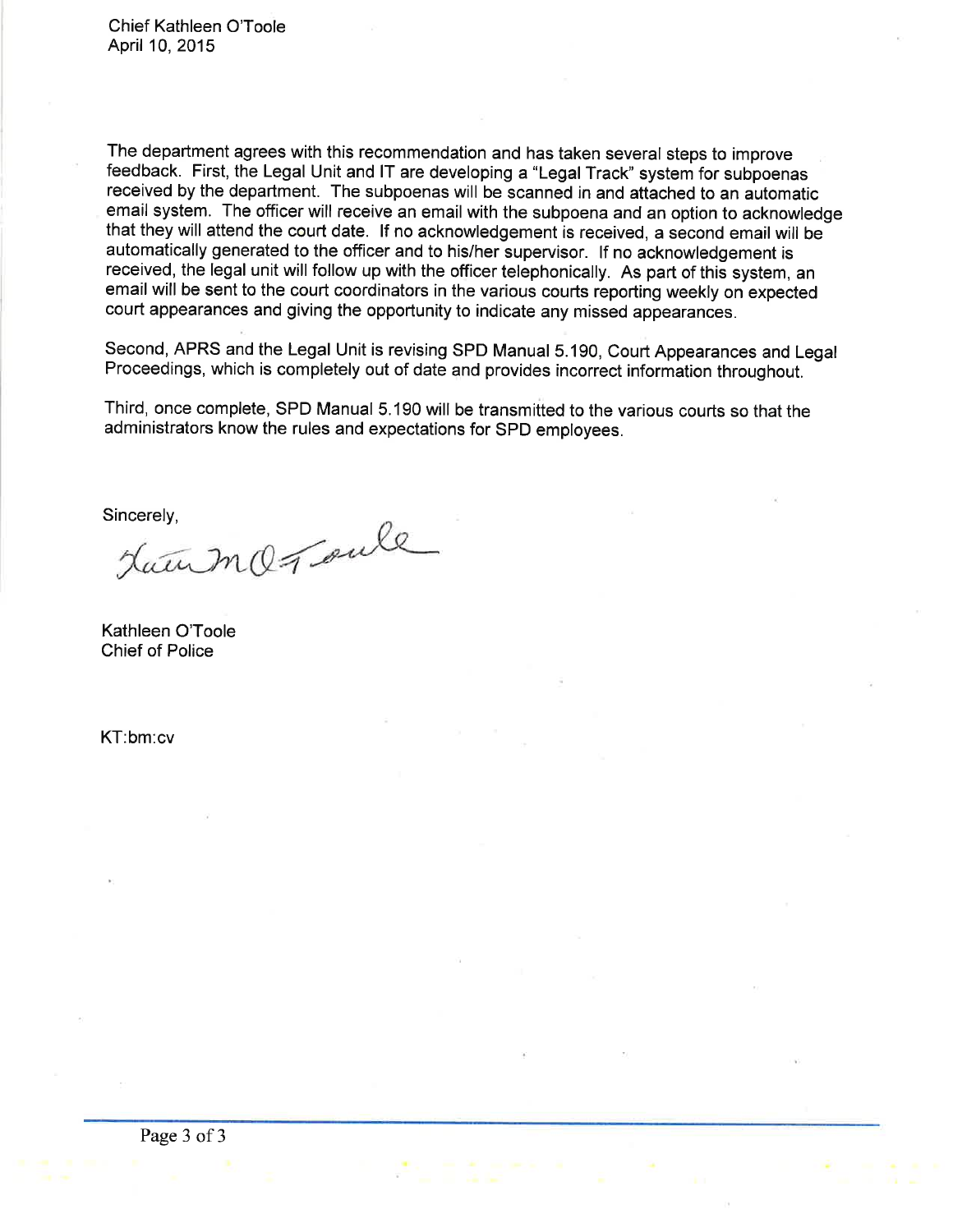When the Legal Unit recieves an officer subpoena, an entry will be created in Legal Track.

| T Convert - C Select<br>th Computers Order Life On a Portugal Code Life Co., Mann Disappoint Ran () ADP Enterprise 18(16 Leg. (S COM Updates Legith of the Players Legith (S britth C) Legith Legith Proper Pright Photo Legith Defense Proper Pages P<br>" 位·四·□ 由 · Page » Salay » Tools » @ »<br><b>Line of</b><br>Legal item<br><b>Mimanance</b><br>Legal Barn + Legal Rent<br>Edit LEGAL_ITEM<br><b>Canal   Craft</b><br>Case Datender<br>CA/ of System, John Doe<br>Subpoena<br>Logal Type <sup>+</sup><br>Officer Butgoena +<br><b>Legal Category</b><br>$\mathbf I$<br>Officer to Festity<br>Legal Direct<br>c<br>DARGOSHE<br><b>In</b><br>04/13/2015<br>Ned Adient Daily<br><b>YB</b><br>84/1/2015<br>Data Dos<br>Notes<br>15-80000<br>60 #<br>1690618<br><b>RENK &gt;</b><br>$-6 - 0$<br>O THE REPORT OF THE REPORT OF THE RESERVE TO A 24YO F, ONE OF THE REPORT OF THE REPORT OF THE REPORT OF THE REPORT OF THE REPORT OF THE REPORT OF THE REPORT OF THE REPORT OF THE REPORT OF THE REPORT OF THE REPORT OF THE RE<br>D - CX 2 LES Septembre 1<br>百合症<br>7 R'Comat = Brided<br>$\mathbf{A}$<br>(a Construction of the Constitution of the Constitution of the Constitution of the Constitution of the Constitution of the Constitution of Constitution of the Constitution of the Constitution of the Constitution of the Con<br>○ Q = Q = (3 mm = hop = Salay = Task = 0 =<br>Upia<br><b>Hallfassore</b><br>Cand Electron<br>A.<br>1é<br><b>BEASCOTS</b><br>Subposes Date <sup>+</sup><br>On of Seattle - John Doe<br>Description<br><b>Officer Systel</b><br>BERGE VATELYN P<br>lo o<br>Oala Advervledged<br>Астимподав Вз<br><b>Paume Useaccal Court, room 191</b><br>Location of Butquens<br>a<br>84150015<br>Date/flave for Appearance<br><b>MPinson</b><br>Арва влакое Тура<br>Heating Custodian Marke<br>The Infraction Hyanny Coard<br>Heating Costochia Phone<br>208-594-5997<br>×<br>Netro<br>Einzil Berd Dale<br>mires t.E.<br>$\sim$<br>$\sim$<br>$\mathcal{A}$ | ke i<br>1 3 May 2010 model of police stattle 1979, 2010 at 1981 1981 1982 1983 1993 1994 | 0 - 0 X 3 Legal Sem<br>ы |  | $-10-1$<br>计合金 |
|--------------------------------------------------------------------------------------------------------------------------------------------------------------------------------------------------------------------------------------------------------------------------------------------------------------------------------------------------------------------------------------------------------------------------------------------------------------------------------------------------------------------------------------------------------------------------------------------------------------------------------------------------------------------------------------------------------------------------------------------------------------------------------------------------------------------------------------------------------------------------------------------------------------------------------------------------------------------------------------------------------------------------------------------------------------------------------------------------------------------------------------------------------------------------------------------------------------------------------------------------------------------------------------------------------------------------------------------------------------------------------------------------------------------------------------------------------------------------------------------------------------------------------------------------------------------------------------------------------------------------------------------------------------------------------------------------------------------------------------------------------------------------------------------------------------------------------------------------------------------------------------------------------------------------------------------------------------------------------------------|------------------------------------------------------------------------------------------|--------------------------|--|----------------|
|                                                                                                                                                                                                                                                                                                                                                                                                                                                                                                                                                                                                                                                                                                                                                                                                                                                                                                                                                                                                                                                                                                                                                                                                                                                                                                                                                                                                                                                                                                                                                                                                                                                                                                                                                                                                                                                                                                                                                                                            | The Life View Favorite: Tools Hulp                                                       |                          |  | $20 -$         |
|                                                                                                                                                                                                                                                                                                                                                                                                                                                                                                                                                                                                                                                                                                                                                                                                                                                                                                                                                                                                                                                                                                                                                                                                                                                                                                                                                                                                                                                                                                                                                                                                                                                                                                                                                                                                                                                                                                                                                                                            | <b>Legal Track</b>                                                                       |                          |  |                |
|                                                                                                                                                                                                                                                                                                                                                                                                                                                                                                                                                                                                                                                                                                                                                                                                                                                                                                                                                                                                                                                                                                                                                                                                                                                                                                                                                                                                                                                                                                                                                                                                                                                                                                                                                                                                                                                                                                                                                                                            |                                                                                          |                          |  |                |
|                                                                                                                                                                                                                                                                                                                                                                                                                                                                                                                                                                                                                                                                                                                                                                                                                                                                                                                                                                                                                                                                                                                                                                                                                                                                                                                                                                                                                                                                                                                                                                                                                                                                                                                                                                                                                                                                                                                                                                                            |                                                                                          |                          |  |                |
|                                                                                                                                                                                                                                                                                                                                                                                                                                                                                                                                                                                                                                                                                                                                                                                                                                                                                                                                                                                                                                                                                                                                                                                                                                                                                                                                                                                                                                                                                                                                                                                                                                                                                                                                                                                                                                                                                                                                                                                            |                                                                                          |                          |  |                |
|                                                                                                                                                                                                                                                                                                                                                                                                                                                                                                                                                                                                                                                                                                                                                                                                                                                                                                                                                                                                                                                                                                                                                                                                                                                                                                                                                                                                                                                                                                                                                                                                                                                                                                                                                                                                                                                                                                                                                                                            |                                                                                          |                          |  |                |
|                                                                                                                                                                                                                                                                                                                                                                                                                                                                                                                                                                                                                                                                                                                                                                                                                                                                                                                                                                                                                                                                                                                                                                                                                                                                                                                                                                                                                                                                                                                                                                                                                                                                                                                                                                                                                                                                                                                                                                                            |                                                                                          |                          |  |                |
|                                                                                                                                                                                                                                                                                                                                                                                                                                                                                                                                                                                                                                                                                                                                                                                                                                                                                                                                                                                                                                                                                                                                                                                                                                                                                                                                                                                                                                                                                                                                                                                                                                                                                                                                                                                                                                                                                                                                                                                            |                                                                                          |                          |  |                |
|                                                                                                                                                                                                                                                                                                                                                                                                                                                                                                                                                                                                                                                                                                                                                                                                                                                                                                                                                                                                                                                                                                                                                                                                                                                                                                                                                                                                                                                                                                                                                                                                                                                                                                                                                                                                                                                                                                                                                                                            |                                                                                          |                          |  |                |
|                                                                                                                                                                                                                                                                                                                                                                                                                                                                                                                                                                                                                                                                                                                                                                                                                                                                                                                                                                                                                                                                                                                                                                                                                                                                                                                                                                                                                                                                                                                                                                                                                                                                                                                                                                                                                                                                                                                                                                                            |                                                                                          |                          |  |                |
|                                                                                                                                                                                                                                                                                                                                                                                                                                                                                                                                                                                                                                                                                                                                                                                                                                                                                                                                                                                                                                                                                                                                                                                                                                                                                                                                                                                                                                                                                                                                                                                                                                                                                                                                                                                                                                                                                                                                                                                            | <b>Dale Received</b>                                                                     |                          |  |                |
|                                                                                                                                                                                                                                                                                                                                                                                                                                                                                                                                                                                                                                                                                                                                                                                                                                                                                                                                                                                                                                                                                                                                                                                                                                                                                                                                                                                                                                                                                                                                                                                                                                                                                                                                                                                                                                                                                                                                                                                            |                                                                                          |                          |  |                |
|                                                                                                                                                                                                                                                                                                                                                                                                                                                                                                                                                                                                                                                                                                                                                                                                                                                                                                                                                                                                                                                                                                                                                                                                                                                                                                                                                                                                                                                                                                                                                                                                                                                                                                                                                                                                                                                                                                                                                                                            |                                                                                          |                          |  |                |
|                                                                                                                                                                                                                                                                                                                                                                                                                                                                                                                                                                                                                                                                                                                                                                                                                                                                                                                                                                                                                                                                                                                                                                                                                                                                                                                                                                                                                                                                                                                                                                                                                                                                                                                                                                                                                                                                                                                                                                                            |                                                                                          |                          |  |                |
|                                                                                                                                                                                                                                                                                                                                                                                                                                                                                                                                                                                                                                                                                                                                                                                                                                                                                                                                                                                                                                                                                                                                                                                                                                                                                                                                                                                                                                                                                                                                                                                                                                                                                                                                                                                                                                                                                                                                                                                            |                                                                                          |                          |  |                |
|                                                                                                                                                                                                                                                                                                                                                                                                                                                                                                                                                                                                                                                                                                                                                                                                                                                                                                                                                                                                                                                                                                                                                                                                                                                                                                                                                                                                                                                                                                                                                                                                                                                                                                                                                                                                                                                                                                                                                                                            |                                                                                          |                          |  |                |
|                                                                                                                                                                                                                                                                                                                                                                                                                                                                                                                                                                                                                                                                                                                                                                                                                                                                                                                                                                                                                                                                                                                                                                                                                                                                                                                                                                                                                                                                                                                                                                                                                                                                                                                                                                                                                                                                                                                                                                                            |                                                                                          |                          |  |                |
|                                                                                                                                                                                                                                                                                                                                                                                                                                                                                                                                                                                                                                                                                                                                                                                                                                                                                                                                                                                                                                                                                                                                                                                                                                                                                                                                                                                                                                                                                                                                                                                                                                                                                                                                                                                                                                                                                                                                                                                            |                                                                                          |                          |  |                |
|                                                                                                                                                                                                                                                                                                                                                                                                                                                                                                                                                                                                                                                                                                                                                                                                                                                                                                                                                                                                                                                                                                                                                                                                                                                                                                                                                                                                                                                                                                                                                                                                                                                                                                                                                                                                                                                                                                                                                                                            |                                                                                          |                          |  |                |
|                                                                                                                                                                                                                                                                                                                                                                                                                                                                                                                                                                                                                                                                                                                                                                                                                                                                                                                                                                                                                                                                                                                                                                                                                                                                                                                                                                                                                                                                                                                                                                                                                                                                                                                                                                                                                                                                                                                                                                                            |                                                                                          |                          |  |                |
|                                                                                                                                                                                                                                                                                                                                                                                                                                                                                                                                                                                                                                                                                                                                                                                                                                                                                                                                                                                                                                                                                                                                                                                                                                                                                                                                                                                                                                                                                                                                                                                                                                                                                                                                                                                                                                                                                                                                                                                            |                                                                                          |                          |  |                |
|                                                                                                                                                                                                                                                                                                                                                                                                                                                                                                                                                                                                                                                                                                                                                                                                                                                                                                                                                                                                                                                                                                                                                                                                                                                                                                                                                                                                                                                                                                                                                                                                                                                                                                                                                                                                                                                                                                                                                                                            |                                                                                          |                          |  |                |
|                                                                                                                                                                                                                                                                                                                                                                                                                                                                                                                                                                                                                                                                                                                                                                                                                                                                                                                                                                                                                                                                                                                                                                                                                                                                                                                                                                                                                                                                                                                                                                                                                                                                                                                                                                                                                                                                                                                                                                                            |                                                                                          |                          |  |                |
|                                                                                                                                                                                                                                                                                                                                                                                                                                                                                                                                                                                                                                                                                                                                                                                                                                                                                                                                                                                                                                                                                                                                                                                                                                                                                                                                                                                                                                                                                                                                                                                                                                                                                                                                                                                                                                                                                                                                                                                            |                                                                                          |                          |  |                |
|                                                                                                                                                                                                                                                                                                                                                                                                                                                                                                                                                                                                                                                                                                                                                                                                                                                                                                                                                                                                                                                                                                                                                                                                                                                                                                                                                                                                                                                                                                                                                                                                                                                                                                                                                                                                                                                                                                                                                                                            |                                                                                          |                          |  |                |
|                                                                                                                                                                                                                                                                                                                                                                                                                                                                                                                                                                                                                                                                                                                                                                                                                                                                                                                                                                                                                                                                                                                                                                                                                                                                                                                                                                                                                                                                                                                                                                                                                                                                                                                                                                                                                                                                                                                                                                                            |                                                                                          |                          |  |                |
|                                                                                                                                                                                                                                                                                                                                                                                                                                                                                                                                                                                                                                                                                                                                                                                                                                                                                                                                                                                                                                                                                                                                                                                                                                                                                                                                                                                                                                                                                                                                                                                                                                                                                                                                                                                                                                                                                                                                                                                            | file filt Yee Trinits Tont Hits<br>Legal Track<br><b>Lagaliters</b><br>وجيشا ومرجيان كز  |                          |  |                |
|                                                                                                                                                                                                                                                                                                                                                                                                                                                                                                                                                                                                                                                                                                                                                                                                                                                                                                                                                                                                                                                                                                                                                                                                                                                                                                                                                                                                                                                                                                                                                                                                                                                                                                                                                                                                                                                                                                                                                                                            |                                                                                          |                          |  |                |
|                                                                                                                                                                                                                                                                                                                                                                                                                                                                                                                                                                                                                                                                                                                                                                                                                                                                                                                                                                                                                                                                                                                                                                                                                                                                                                                                                                                                                                                                                                                                                                                                                                                                                                                                                                                                                                                                                                                                                                                            |                                                                                          |                          |  |                |
|                                                                                                                                                                                                                                                                                                                                                                                                                                                                                                                                                                                                                                                                                                                                                                                                                                                                                                                                                                                                                                                                                                                                                                                                                                                                                                                                                                                                                                                                                                                                                                                                                                                                                                                                                                                                                                                                                                                                                                                            |                                                                                          |                          |  |                |
|                                                                                                                                                                                                                                                                                                                                                                                                                                                                                                                                                                                                                                                                                                                                                                                                                                                                                                                                                                                                                                                                                                                                                                                                                                                                                                                                                                                                                                                                                                                                                                                                                                                                                                                                                                                                                                                                                                                                                                                            |                                                                                          |                          |  |                |
|                                                                                                                                                                                                                                                                                                                                                                                                                                                                                                                                                                                                                                                                                                                                                                                                                                                                                                                                                                                                                                                                                                                                                                                                                                                                                                                                                                                                                                                                                                                                                                                                                                                                                                                                                                                                                                                                                                                                                                                            |                                                                                          |                          |  |                |
|                                                                                                                                                                                                                                                                                                                                                                                                                                                                                                                                                                                                                                                                                                                                                                                                                                                                                                                                                                                                                                                                                                                                                                                                                                                                                                                                                                                                                                                                                                                                                                                                                                                                                                                                                                                                                                                                                                                                                                                            |                                                                                          |                          |  |                |
|                                                                                                                                                                                                                                                                                                                                                                                                                                                                                                                                                                                                                                                                                                                                                                                                                                                                                                                                                                                                                                                                                                                                                                                                                                                                                                                                                                                                                                                                                                                                                                                                                                                                                                                                                                                                                                                                                                                                                                                            |                                                                                          |                          |  |                |
|                                                                                                                                                                                                                                                                                                                                                                                                                                                                                                                                                                                                                                                                                                                                                                                                                                                                                                                                                                                                                                                                                                                                                                                                                                                                                                                                                                                                                                                                                                                                                                                                                                                                                                                                                                                                                                                                                                                                                                                            |                                                                                          |                          |  |                |
|                                                                                                                                                                                                                                                                                                                                                                                                                                                                                                                                                                                                                                                                                                                                                                                                                                                                                                                                                                                                                                                                                                                                                                                                                                                                                                                                                                                                                                                                                                                                                                                                                                                                                                                                                                                                                                                                                                                                                                                            |                                                                                          |                          |  |                |
|                                                                                                                                                                                                                                                                                                                                                                                                                                                                                                                                                                                                                                                                                                                                                                                                                                                                                                                                                                                                                                                                                                                                                                                                                                                                                                                                                                                                                                                                                                                                                                                                                                                                                                                                                                                                                                                                                                                                                                                            |                                                                                          |                          |  |                |
|                                                                                                                                                                                                                                                                                                                                                                                                                                                                                                                                                                                                                                                                                                                                                                                                                                                                                                                                                                                                                                                                                                                                                                                                                                                                                                                                                                                                                                                                                                                                                                                                                                                                                                                                                                                                                                                                                                                                                                                            |                                                                                          |                          |  |                |
|                                                                                                                                                                                                                                                                                                                                                                                                                                                                                                                                                                                                                                                                                                                                                                                                                                                                                                                                                                                                                                                                                                                                                                                                                                                                                                                                                                                                                                                                                                                                                                                                                                                                                                                                                                                                                                                                                                                                                                                            |                                                                                          |                          |  |                |
|                                                                                                                                                                                                                                                                                                                                                                                                                                                                                                                                                                                                                                                                                                                                                                                                                                                                                                                                                                                                                                                                                                                                                                                                                                                                                                                                                                                                                                                                                                                                                                                                                                                                                                                                                                                                                                                                                                                                                                                            |                                                                                          |                          |  |                |
|                                                                                                                                                                                                                                                                                                                                                                                                                                                                                                                                                                                                                                                                                                                                                                                                                                                                                                                                                                                                                                                                                                                                                                                                                                                                                                                                                                                                                                                                                                                                                                                                                                                                                                                                                                                                                                                                                                                                                                                            |                                                                                          |                          |  |                |
|                                                                                                                                                                                                                                                                                                                                                                                                                                                                                                                                                                                                                                                                                                                                                                                                                                                                                                                                                                                                                                                                                                                                                                                                                                                                                                                                                                                                                                                                                                                                                                                                                                                                                                                                                                                                                                                                                                                                                                                            |                                                                                          |                          |  |                |
|                                                                                                                                                                                                                                                                                                                                                                                                                                                                                                                                                                                                                                                                                                                                                                                                                                                                                                                                                                                                                                                                                                                                                                                                                                                                                                                                                                                                                                                                                                                                                                                                                                                                                                                                                                                                                                                                                                                                                                                            |                                                                                          |                          |  |                |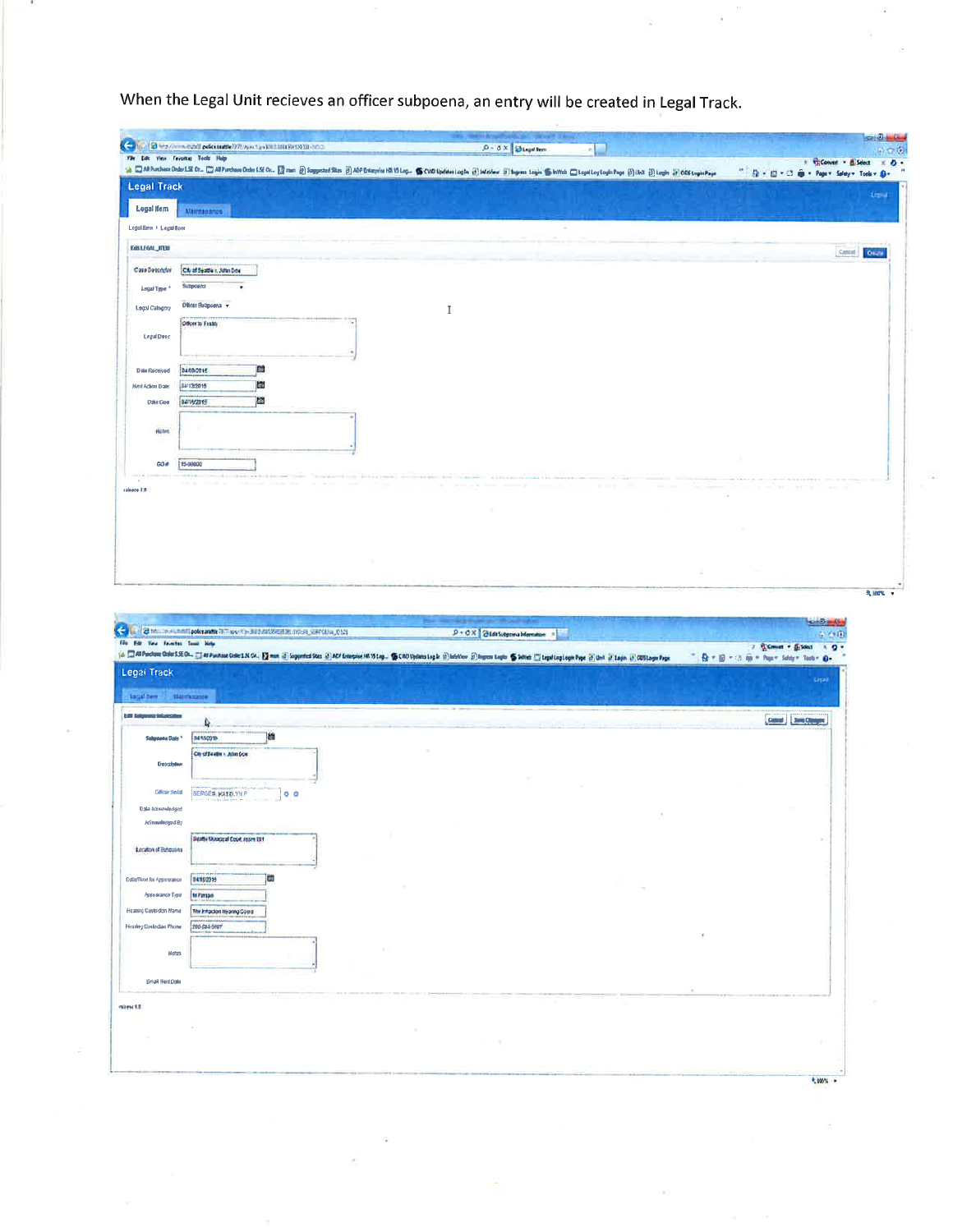Once all the pertinent information (court date/time, location, etc.) is added to Legal Track, Legal Unit is prompted to email the supboena to the SPD employee.

| Legal Track<br><b>Legal firm</b><br><b>Standenance</b><br>Edit Subparms Information<br>Sebponsu Osla * | a IMPartas Only 1.50- I MParkes Only 13:0- <b>D</b> ess 3 Supposed Six 3 APP intersect 1914. Six Collection to in Olympus a spin O provision of Station (Stephaloge) and a Station of Containing and |                                                      |                                                                     |           |              |                        |     |                                |       |                                            |
|--------------------------------------------------------------------------------------------------------|------------------------------------------------------------------------------------------------------------------------------------------------------------------------------------------------------|------------------------------------------------------|---------------------------------------------------------------------|-----------|--------------|------------------------|-----|--------------------------------|-------|--------------------------------------------|
|                                                                                                        |                                                                                                                                                                                                      |                                                      |                                                                     |           |              |                        |     |                                |       | @ ● 回 ● (3 m = Page = Safety = Toots = @ + |
|                                                                                                        |                                                                                                                                                                                                      |                                                      |                                                                     |           |              |                        |     |                                |       | Appear                                     |
|                                                                                                        |                                                                                                                                                                                                      |                                                      |                                                                     |           |              |                        |     |                                |       |                                            |
|                                                                                                        |                                                                                                                                                                                                      |                                                      |                                                                     |           |              |                        |     |                                |       | Comal: Save Champer                        |
|                                                                                                        | BM16/2015                                                                                                                                                                                            |                                                      |                                                                     |           |              |                        |     |                                |       |                                            |
| Desirban                                                                                               | Carol Beatley John Don                                                                                                                                                                               |                                                      |                                                                     |           |              |                        |     |                                |       |                                            |
|                                                                                                        |                                                                                                                                                                                                      |                                                      |                                                                     |           |              |                        |     |                                |       |                                            |
| Officer Serial                                                                                         | BERGER KATELYHE                                                                                                                                                                                      | 0 <sub>0</sub>                                       |                                                                     |           |              |                        |     |                                |       |                                            |
| Dale Acknowledged                                                                                      |                                                                                                                                                                                                      |                                                      |                                                                     |           |              |                        |     |                                |       |                                            |
| Printmass does By                                                                                      | <b>Geate Meddpat Cook rups 101</b>                                                                                                                                                                   |                                                      |                                                                     |           |              |                        |     |                                |       |                                            |
| Location of Subpasina                                                                                  |                                                                                                                                                                                                      |                                                      |                                                                     |           |              |                        |     |                                |       |                                            |
|                                                                                                        |                                                                                                                                                                                                      |                                                      |                                                                     |           |              |                        |     |                                |       |                                            |
| Date/Times for Appearance                                                                              | 04160915193003                                                                                                                                                                                       |                                                      |                                                                     |           |              |                        |     |                                |       |                                            |
| <b>Providence Fide</b>                                                                                 | <b>In Person</b>                                                                                                                                                                                     |                                                      |                                                                     |           | 1            |                        |     |                                |       |                                            |
| Heafing Custodian Harve<br><b>Hearing Custodian Phone</b>                                              | The intraction Hearing Croind<br>ZD6-604-5697                                                                                                                                                        |                                                      |                                                                     |           |              |                        |     |                                |       |                                            |
|                                                                                                        |                                                                                                                                                                                                      |                                                      |                                                                     |           |              |                        |     |                                |       |                                            |
| Hotes                                                                                                  |                                                                                                                                                                                                      |                                                      |                                                                     |           |              |                        |     |                                |       |                                            |
|                                                                                                        |                                                                                                                                                                                                      |                                                      |                                                                     |           |              |                        |     |                                |       |                                            |
| Resentational To Employee                                                                              |                                                                                                                                                                                                      |                                                      |                                                                     |           |              |                        |     |                                |       |                                            |
| Email Sent Dute #400/2015                                                                              |                                                                                                                                                                                                      |                                                      |                                                                     |           |              |                        |     |                                |       |                                            |
| 半下来<br>$\cup$<br><b>A</b><br>Message<br><b>Nuance PDF</b>                                              | <b>THE REAL PROPERTY</b><br>Adobe PDF                                                                                                                                                                |                                                      | Subpoena Subject Line - Please adjust this message - Message (HTML) |           |              |                        |     |                                |       | $\Box$ $\Box$                              |
| Х<br><sub>u</sub> lignare                                                                              | <b>EL Meeting</b>                                                                                                                                                                                    | <b>B</b> TG                                          | <b>El To Manager</b>                                                |           | <b>Rutes</b> |                        |     | da Find                        | Q     |                                            |
| & Junk + Delete<br>Reply                                                                               | Reply Forward 3 More                                                                                                                                                                                 | <b>Ad Team E-mail</b><br><b>A Reply &amp; Defete</b> | $\sqrt{D}$ one<br>S <sup>t</sup> Create New                         | Mont<br>¥ | Actions*     | Mark Categorize Follow |     | <b>D. Related</b><br>Translute | 1000  |                                            |
| All<br>Delete                                                                                          | Respond                                                                                                                                                                                              |                                                      | Quick Steps                                                         | ŵ         | Mase         | Unread<br>Tags         | Up- | h Select .<br>Edding           | Zosov |                                            |
| This message was sent with High importance.                                                            | If there are problems with how this message is displayed, click here to stew it in a web browser.                                                                                                    |                                                      |                                                                     |           |              |                        |     |                                |       |                                            |
| SPDLegalUntDoNotReply@seattle.gov<br>Berger, Katelyn                                                   |                                                                                                                                                                                                      |                                                      |                                                                     |           |              |                        |     |                                |       | Sent: Thu 4.9/2015 1:15 PM                 |
| Subject                                                                                                |                                                                                                                                                                                                      |                                                      |                                                                     |           |              |                        |     |                                |       |                                            |
|                                                                                                        | Subpoerra Subject Line - Please adjust this message                                                                                                                                                  |                                                      |                                                                     |           |              |                        |     |                                |       |                                            |
| <b>SPD Legal Unit</b>                                                                                  |                                                                                                                                                                                                      |                                                      |                                                                     |           |              |                        |     |                                |       |                                            |
|                                                                                                        | You have been subpoemaed to appear in coun. The information is listed below. Please click the link below to be taken to the acknowledgment page,                                                     |                                                      |                                                                     |           |              |                        |     |                                |       |                                            |
| Subpoena Data:<br>Description:                                                                         | 04/16/2015<br>City of Seattle v. John Doe                                                                                                                                                            |                                                      |                                                                     |           |              |                        |     |                                |       |                                            |
|                                                                                                        | Seattle Municipal Court, room 101                                                                                                                                                                    |                                                      |                                                                     |           |              |                        |     |                                |       |                                            |
|                                                                                                        | 04/16/2015 13:30:00                                                                                                                                                                                  |                                                      |                                                                     |           |              |                        |     |                                |       |                                            |
| Location:<br>Time:                                                                                     | In Person                                                                                                                                                                                            |                                                      |                                                                     |           |              |                        |     |                                |       |                                            |
|                                                                                                        |                                                                                                                                                                                                      |                                                      |                                                                     |           |              |                        |     |                                |       |                                            |
| Appearance Type:<br>Hearing Custodian Name: The Infraction Hearing Coord.                              |                                                                                                                                                                                                      |                                                      |                                                                     |           |              |                        |     |                                |       |                                            |
|                                                                                                        | Hearing Custodian Phone: 206-684-5697Click here to be taken to the acknowledgment page.                                                                                                              |                                                      |                                                                     |           |              |                        |     |                                |       |                                            |
|                                                                                                        |                                                                                                                                                                                                      |                                                      |                                                                     |           |              |                        |     |                                |       |                                            |
|                                                                                                        |                                                                                                                                                                                                      |                                                      |                                                                     |           |              |                        |     |                                |       |                                            |
|                                                                                                        |                                                                                                                                                                                                      |                                                      |                                                                     |           |              |                        |     |                                |       |                                            |
|                                                                                                        |                                                                                                                                                                                                      |                                                      |                                                                     |           |              |                        |     |                                |       |                                            |
|                                                                                                        |                                                                                                                                                                                                      |                                                      |                                                                     |           |              |                        |     |                                |       |                                            |
|                                                                                                        |                                                                                                                                                                                                      |                                                      |                                                                     |           |              |                        |     |                                |       |                                            |
|                                                                                                        |                                                                                                                                                                                                      |                                                      |                                                                     |           |              |                        |     |                                |       |                                            |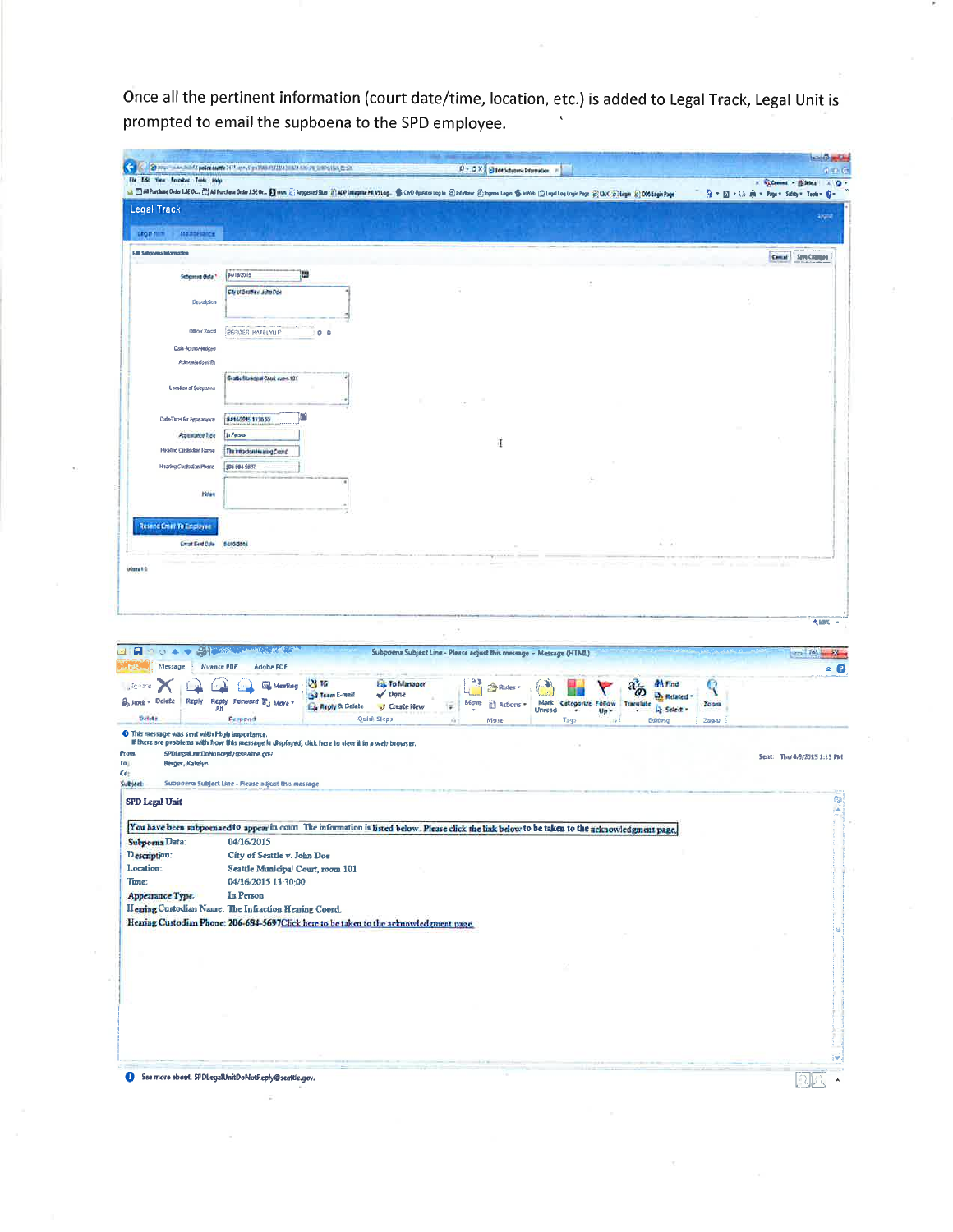The employee will then click the hyper link titled "Click here to be taken to the acknowledgment page". That's where the employee can the Legal Unit a note, create an Outlook calendar reminder, review the attached associated subpoena, and acknowledge the notice.

|                                                                                                                                                                                                                                                                                                                                                                                        |                                                                                                                                                                                                                              |                                                 |   |                                                                        | * Sitewest . Biseket x 0                 |
|----------------------------------------------------------------------------------------------------------------------------------------------------------------------------------------------------------------------------------------------------------------------------------------------------------------------------------------------------------------------------------------|------------------------------------------------------------------------------------------------------------------------------------------------------------------------------------------------------------------------------|-------------------------------------------------|---|------------------------------------------------------------------------|------------------------------------------|
|                                                                                                                                                                                                                                                                                                                                                                                        | (A) E) Al Purchase Orber 15( Oc. E) Al Purchase Odde 15( Oc. E) and a Discrement State 2) and General active Complex Hitch State C) and the State Complex State C Legal Legin Cape Prope 2) Link 2) Legin 2) OCS Legin Prope |                                                 |   |                                                                        | @ ● 図 · ② ● ● Page » Safety • Took ● @ ● |
| <b>Legal Track</b>                                                                                                                                                                                                                                                                                                                                                                     |                                                                                                                                                                                                                              |                                                 |   |                                                                        |                                          |
| Legisland<br><b>MANUFACE</b>                                                                                                                                                                                                                                                                                                                                                           |                                                                                                                                                                                                                              |                                                 |   |                                                                        |                                          |
| Achnowledged                                                                                                                                                                                                                                                                                                                                                                           |                                                                                                                                                                                                                              |                                                 |   |                                                                        | Cantal       Can Atland                  |
| Subpossa Date                                                                                                                                                                                                                                                                                                                                                                          | 04/16/2015                                                                                                                                                                                                                   |                                                 |   |                                                                        | <b>Notify Legal Department</b>           |
| Description                                                                                                                                                                                                                                                                                                                                                                            | City of Seattle v. John Doe                                                                                                                                                                                                  |                                                 |   |                                                                        |                                          |
| Serial                                                                                                                                                                                                                                                                                                                                                                                 | 738                                                                                                                                                                                                                          |                                                 |   |                                                                        |                                          |
| Sub Location                                                                                                                                                                                                                                                                                                                                                                           | Bealtje Municipal Court, room 101                                                                                                                                                                                            |                                                 |   |                                                                        |                                          |
| <b>Date/Rote</b>                                                                                                                                                                                                                                                                                                                                                                       | 04/16/2915                                                                                                                                                                                                                   |                                                 |   |                                                                        |                                          |
| Appearance Type                                                                                                                                                                                                                                                                                                                                                                        | In Person                                                                                                                                                                                                                    |                                                 |   |                                                                        |                                          |
| Heaning Custodian Name<br><b>Hearing Custodan Phone</b>                                                                                                                                                                                                                                                                                                                                | The Infraction Haaring Coord<br>206-684-5697                                                                                                                                                                                 |                                                 |   |                                                                        |                                          |
|                                                                                                                                                                                                                                                                                                                                                                                        | # you are unable to make this appearance, please enter the comments in box balow and click the "Molty Legal Department" button                                                                                               |                                                 |   |                                                                        |                                          |
|                                                                                                                                                                                                                                                                                                                                                                                        | Free last for emotions to type makes to the Liquid Unit                                                                                                                                                                      |                                                 |   |                                                                        |                                          |
| Comments                                                                                                                                                                                                                                                                                                                                                                               |                                                                                                                                                                                                                              |                                                 | 1 |                                                                        |                                          |
|                                                                                                                                                                                                                                                                                                                                                                                        |                                                                                                                                                                                                                              |                                                 |   |                                                                        |                                          |
| <b>Ontile Dynastic Appointment</b>                                                                                                                                                                                                                                                                                                                                                     |                                                                                                                                                                                                                              |                                                 |   |                                                                        |                                          |
| Dayley Attachments (7)                                                                                                                                                                                                                                                                                                                                                                 |                                                                                                                                                                                                                              |                                                 |   |                                                                        |                                          |
| reinste 1.0                                                                                                                                                                                                                                                                                                                                                                            |                                                                                                                                                                                                                              |                                                 |   |                                                                        |                                          |
|                                                                                                                                                                                                                                                                                                                                                                                        |                                                                                                                                                                                                                              |                                                 |   |                                                                        |                                          |
| or the Ch<br>۰<br>堂<br>Meeting<br><b>Thuance PDF</b>                                                                                                                                                                                                                                                                                                                                   | Adobe FOF                                                                                                                                                                                                                    | Subpoena Request - Meeting                      |   |                                                                        | $=10$<br>- 7<br>$\bullet$ $\bullet$      |
|                                                                                                                                                                                                                                                                                                                                                                                        |                                                                                                                                                                                                                              |                                                 |   |                                                                        |                                          |
| Katelyn. Berger @Seattle. Gav                                                                                                                                                                                                                                                                                                                                                          |                                                                                                                                                                                                                              |                                                 |   |                                                                        | Sent: Rius 4.9/2815 6:16 AM              |
|                                                                                                                                                                                                                                                                                                                                                                                        |                                                                                                                                                                                                                              |                                                 |   |                                                                        |                                          |
| Subpoena Request                                                                                                                                                                                                                                                                                                                                                                       |                                                                                                                                                                                                                              |                                                 |   |                                                                        |                                          |
| Thursday, April 16, 2015 1:30 PM-2:30 PM                                                                                                                                                                                                                                                                                                                                               |                                                                                                                                                                                                                              |                                                 |   |                                                                        |                                          |
|                                                                                                                                                                                                                                                                                                                                                                                        |                                                                                                                                                                                                                              |                                                 |   |                                                                        | Te Apr 20 *                              |
|                                                                                                                                                                                                                                                                                                                                                                                        |                                                                                                                                                                                                                              | Subposita Request<br>Katalyn Berger@Seattle.com |   |                                                                        |                                          |
| <b><i><u>Informa</u></i></b> Requisit                                                                                                                                                                                                                                                                                                                                                  |                                                                                                                                                                                                                              |                                                 |   | Gromale - New IC and Refinance Training<br>- SMS-1535<br>- Fisck Lenny |                                          |
| Kildyna Arriage & Sewths, Gove                                                                                                                                                                                                                                                                                                                                                         |                                                                                                                                                                                                                              |                                                 |   |                                                                        |                                          |
|                                                                                                                                                                                                                                                                                                                                                                                        |                                                                                                                                                                                                                              |                                                 |   |                                                                        |                                          |
|                                                                                                                                                                                                                                                                                                                                                                                        |                                                                                                                                                                                                                              |                                                 |   |                                                                        | ø                                        |
|                                                                                                                                                                                                                                                                                                                                                                                        |                                                                                                                                                                                                                              |                                                 |   |                                                                        |                                          |
|                                                                                                                                                                                                                                                                                                                                                                                        |                                                                                                                                                                                                                              |                                                 |   |                                                                        |                                          |
|                                                                                                                                                                                                                                                                                                                                                                                        |                                                                                                                                                                                                                              |                                                 |   |                                                                        |                                          |
|                                                                                                                                                                                                                                                                                                                                                                                        |                                                                                                                                                                                                                              |                                                 |   |                                                                        |                                          |
|                                                                                                                                                                                                                                                                                                                                                                                        |                                                                                                                                                                                                                              |                                                 |   |                                                                        |                                          |
|                                                                                                                                                                                                                                                                                                                                                                                        | Hearing Custodian Name: The Infraction Hearing Coord.                                                                                                                                                                        |                                                 |   |                                                                        |                                          |
|                                                                                                                                                                                                                                                                                                                                                                                        |                                                                                                                                                                                                                              |                                                 |   |                                                                        |                                          |
| The organizer has out requested a response for this meeting.<br>Conflicts with another appointeent on your Calendar.<br>Thursday, April 16<br>1 <sup>pm</sup><br>Subpoena Data: 04/16/2015<br>Description: City of Seattle v. John Doe<br>Location: Seattle Municipal Court, room 101<br>Time: 04/16/2015 00:00<br>Appearance Type: In Person<br>Hearing Custodian Phone: 206-684-5697 |                                                                                                                                                                                                                              |                                                 |   |                                                                        |                                          |
|                                                                                                                                                                                                                                                                                                                                                                                        |                                                                                                                                                                                                                              |                                                 |   |                                                                        |                                          |
|                                                                                                                                                                                                                                                                                                                                                                                        |                                                                                                                                                                                                                              |                                                 |   |                                                                        |                                          |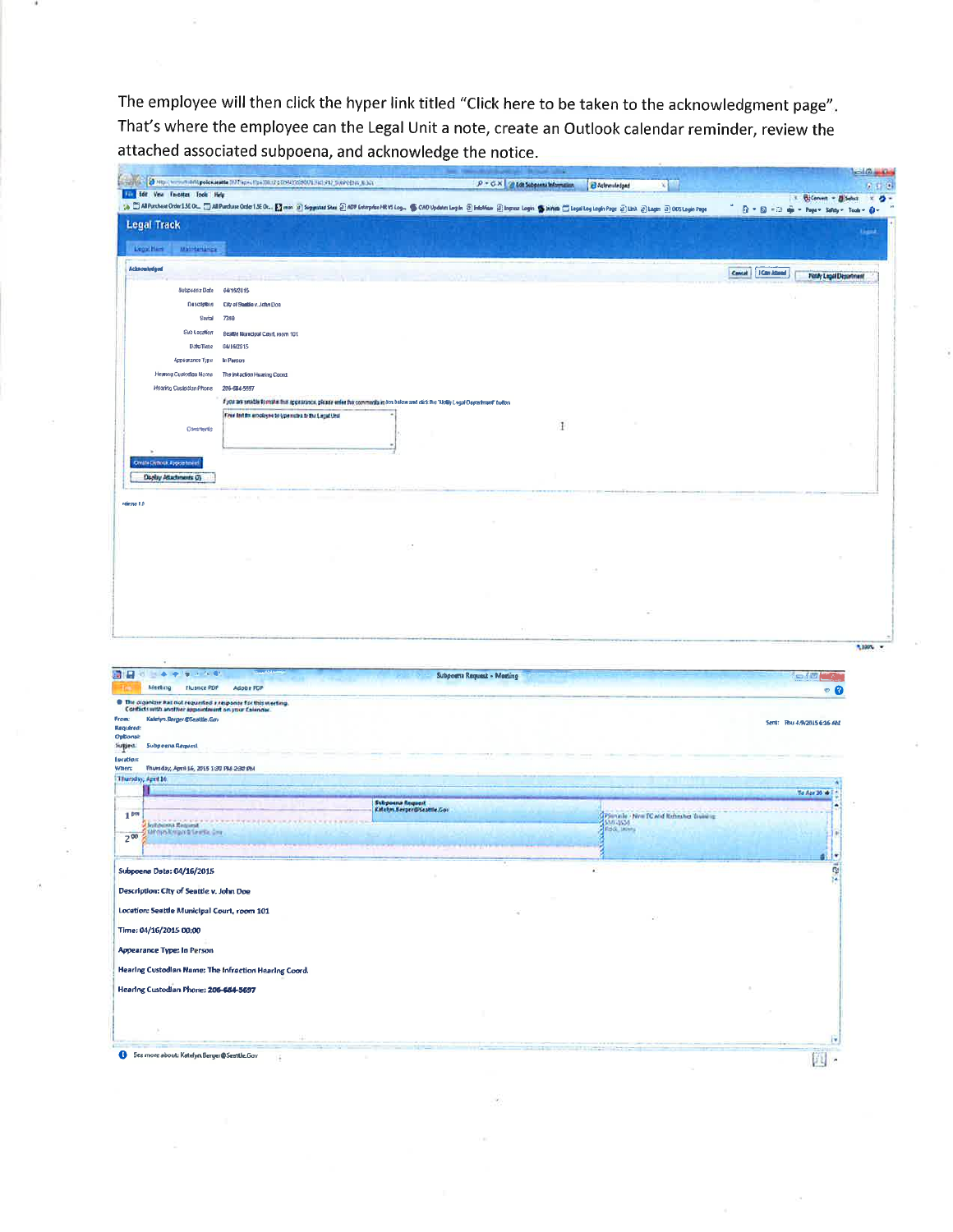If the employee does not acknowledge the subpoena within three days (this to be determined by the Legal Unit) of receipt of the email notice, Legal Track automatically send an email to the employee's direct chain of command. The Legal Unit can run daily/weekly reports for compliance.

|                                            | Shing workhold police seattle 2011 apps 17 provided (1975)501 (450) and PM (1641) (4511-22 31-41          | p - C X 2 Add-Edit Legal Messages<br>2 Legal Rem<br><b>C</b> Advertising                                                                                | 日作业                                      |
|--------------------------------------------|-----------------------------------------------------------------------------------------------------------|---------------------------------------------------------------------------------------------------------------------------------------------------------|------------------------------------------|
| <b>File Life</b> View Favorites Tools Help |                                                                                                           |                                                                                                                                                         | The Gomest . Edded: X Q .                |
|                                            |                                                                                                           | ்டி இசிலங்கள் பிக்க இசிகங்க Oder 1.5 Or இவம் இல்லுங்கிக இலி Dramas HR Olay இலி Update login இரங்கை பஞ்சியின் பெடியிரு (ogh Page இரில் இ1 மற்பி இல்லாத அ | @ - 回 + □ m + Page + Safay + Tools + D + |
| <b>Legal Track</b>                         |                                                                                                           |                                                                                                                                                         |                                          |
|                                            |                                                                                                           |                                                                                                                                                         | Legisl.                                  |
| <b>Cogal Insti-</b>                        | Maintenance                                                                                               |                                                                                                                                                         |                                          |
|                                            |                                                                                                           |                                                                                                                                                         |                                          |
| AddEdit Legal Idessaura                    |                                                                                                           |                                                                                                                                                         | Cascal Delate Apply Changes              |
|                                            | ্বি                                                                                                       |                                                                                                                                                         |                                          |
| Legal Massage ID                           | <b>BUBPOENA_SUPER_MSG</b>                                                                                 |                                                                                                                                                         |                                          |
|                                            | This is the measure for the superistics. As a<br>supervisor, you are getting bis message because the      |                                                                                                                                                         |                                          |
| Legal Message Dasc                         | indal success request has not been accepted withs<br>3 days. Follow-up with the recipied may be required. |                                                                                                                                                         |                                          |
|                                            |                                                                                                           |                                                                                                                                                         |                                          |
|                                            |                                                                                                           |                                                                                                                                                         |                                          |
|                                            |                                                                                                           |                                                                                                                                                         |                                          |
|                                            |                                                                                                           |                                                                                                                                                         |                                          |
|                                            |                                                                                                           |                                                                                                                                                         |                                          |
|                                            |                                                                                                           |                                                                                                                                                         |                                          |
|                                            |                                                                                                           |                                                                                                                                                         |                                          |
|                                            |                                                                                                           |                                                                                                                                                         |                                          |
|                                            |                                                                                                           |                                                                                                                                                         |                                          |
|                                            |                                                                                                           |                                                                                                                                                         |                                          |
|                                            |                                                                                                           |                                                                                                                                                         |                                          |
|                                            |                                                                                                           |                                                                                                                                                         |                                          |
|                                            |                                                                                                           |                                                                                                                                                         |                                          |
| release 10                                 |                                                                                                           |                                                                                                                                                         |                                          |
|                                            |                                                                                                           |                                                                                                                                                         |                                          |
|                                            |                                                                                                           |                                                                                                                                                         |                                          |
|                                            |                                                                                                           |                                                                                                                                                         |                                          |
|                                            |                                                                                                           |                                                                                                                                                         |                                          |
|                                            |                                                                                                           |                                                                                                                                                         |                                          |
|                                            |                                                                                                           |                                                                                                                                                         |                                          |
|                                            |                                                                                                           |                                                                                                                                                         |                                          |
|                                            |                                                                                                           |                                                                                                                                                         |                                          |
|                                            |                                                                                                           |                                                                                                                                                         |                                          |
|                                            |                                                                                                           |                                                                                                                                                         |                                          |

**K100% -**